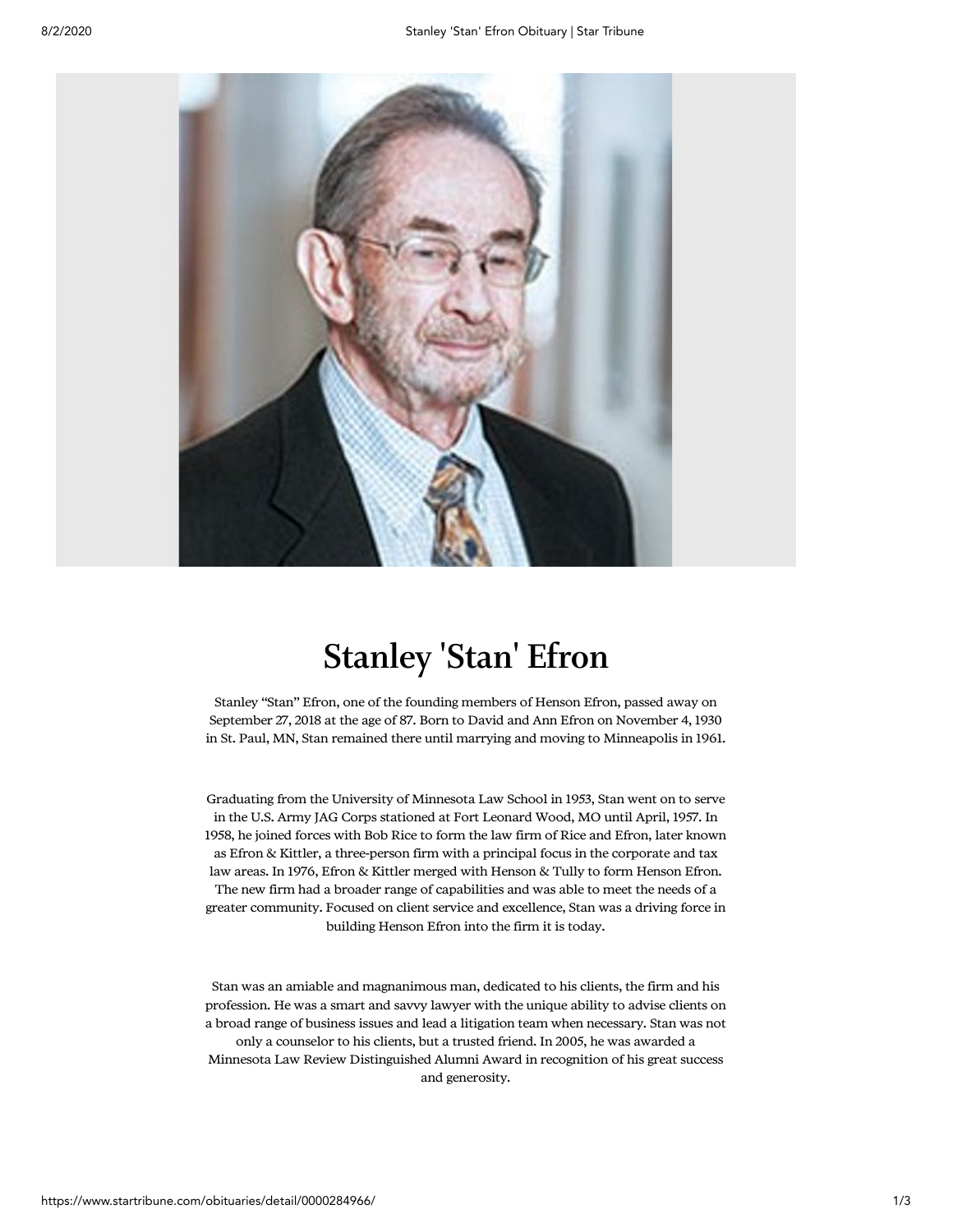## 8/2/2020 Stanley 'Stan' Efron Obituary | Star Tribune

With a zest for life outside of work, Stan learned to fly early on and occasionally piloted his legal team to a trial or client meeting. Even if it may have been just as fast to drive, it certainly would not have been as much fun. Also passionate about model trains, he was an active member of the Hennepin Overland Railway Historical Society, a lover of art and an avid golfer.

Published on November 25, 2018